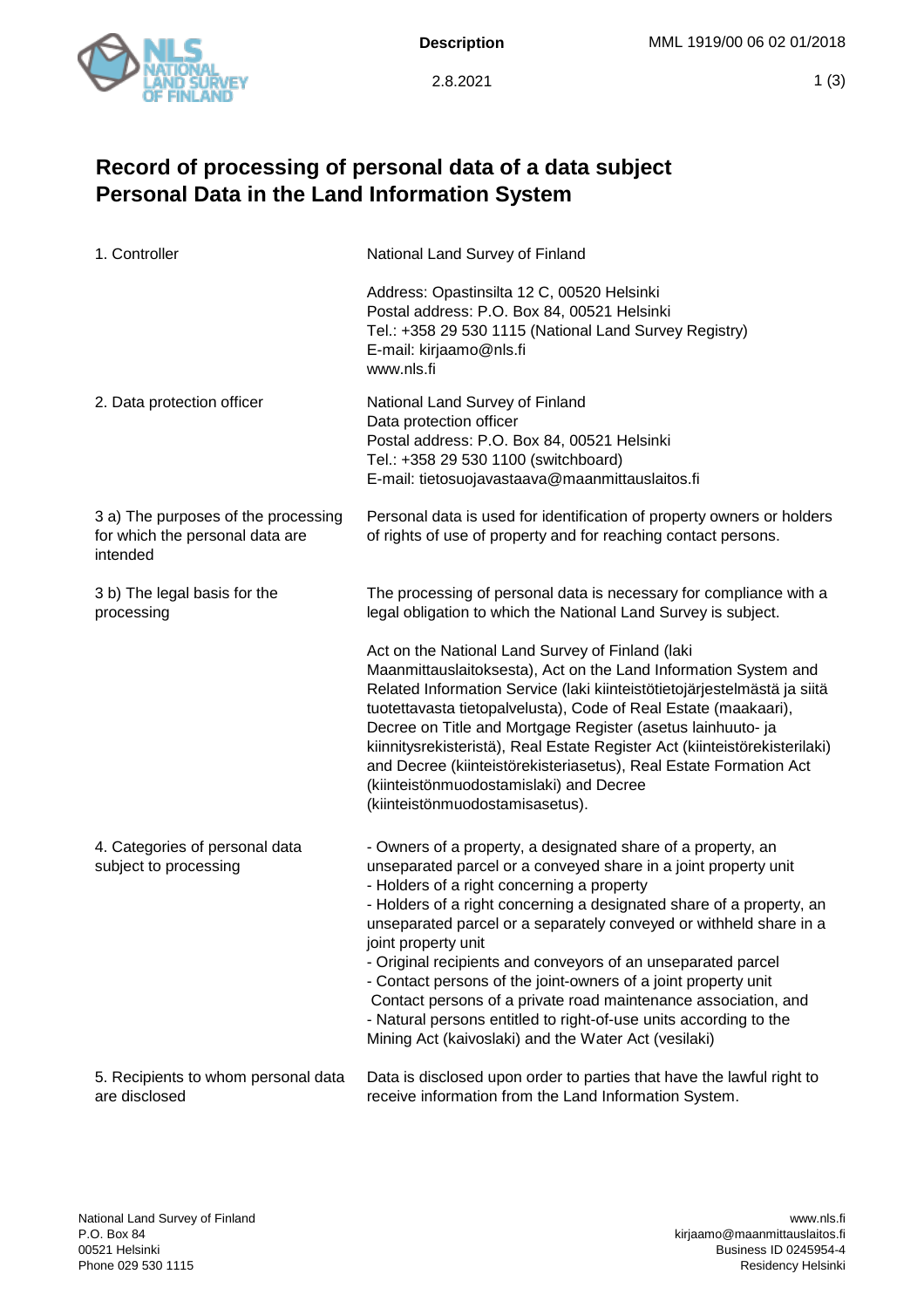

## **Description**

2.8.2021

| 6. Transfer of personal data to a<br>third country or international<br>organisation                                                      | Data can be transferred to a third country or an international<br>organisation when the EU Commission has approved the third<br>country or international organisation to provide an adequate standard<br>of data protection.                                                                                                                                                                                                                                                                                                                                                                                                                                                            |
|------------------------------------------------------------------------------------------------------------------------------------------|-----------------------------------------------------------------------------------------------------------------------------------------------------------------------------------------------------------------------------------------------------------------------------------------------------------------------------------------------------------------------------------------------------------------------------------------------------------------------------------------------------------------------------------------------------------------------------------------------------------------------------------------------------------------------------------------|
|                                                                                                                                          | In other cases, the National Land Survey takes care of appropriate<br>safeguards regarding the data transfer.                                                                                                                                                                                                                                                                                                                                                                                                                                                                                                                                                                           |
| 7. Storage time of personal data                                                                                                         | Data is archived in accordance with the National Land Survey<br>information management plan.                                                                                                                                                                                                                                                                                                                                                                                                                                                                                                                                                                                            |
| 8. The legitimate interests pursued<br>by the controller or by a third party<br>(where the processing is based on a<br>pursued interest) | Personal data is not processed for the purposes of legitimate interest<br>pursued by the controller or by a third party.                                                                                                                                                                                                                                                                                                                                                                                                                                                                                                                                                                |
| 9. The rights of the data subject                                                                                                        | The data subject has the right to request access from the National<br>Land Survey to personal data concerning himself or herself, that is to<br>check his or her personal data stored in the register in accordance<br>with the EU General Data Protection Regulation. The request shall<br>be sent to the National Land Survey's Registry.                                                                                                                                                                                                                                                                                                                                             |
|                                                                                                                                          | Moreover, the data subject has the possibility to look at the<br>information of his or her own property in the NLS e-service and in the<br>Suomi.fi e-service.                                                                                                                                                                                                                                                                                                                                                                                                                                                                                                                          |
|                                                                                                                                          | The data subject has the right to request from the National Land<br>Survey a correction without undue delay of inaccurate or incorrect<br>personal data pertaining to the data subject. The request to correct<br>personal data shall be sent to the National Land Survey's Registry.                                                                                                                                                                                                                                                                                                                                                                                                   |
|                                                                                                                                          | The data subject does not have the right to request the National<br>Land Survey to remove personal data pertaining to the data subject<br>when the processing of personal data is necessary to comply with a<br>statutory duty, to perform a task in the public interest or in the<br>exercise of official authority.                                                                                                                                                                                                                                                                                                                                                                   |
|                                                                                                                                          | The data subject does not have the right to request the National<br>Land Survey to limit the processing of personal data pertaining to the<br>data subject when such processing is necessary for the National<br>Land Survey to comply with a statutory duty. The data subject does<br>have the right to request the National Land Survey to limit the<br>processing of personal data pertaining to the data subject when the<br>processing of personal data is based on the performance of a task in<br>the public interest or in the exercise of official authority. The request<br>to limit the processing of personal data shall be sent to the National<br>Land Survey's Registry. |